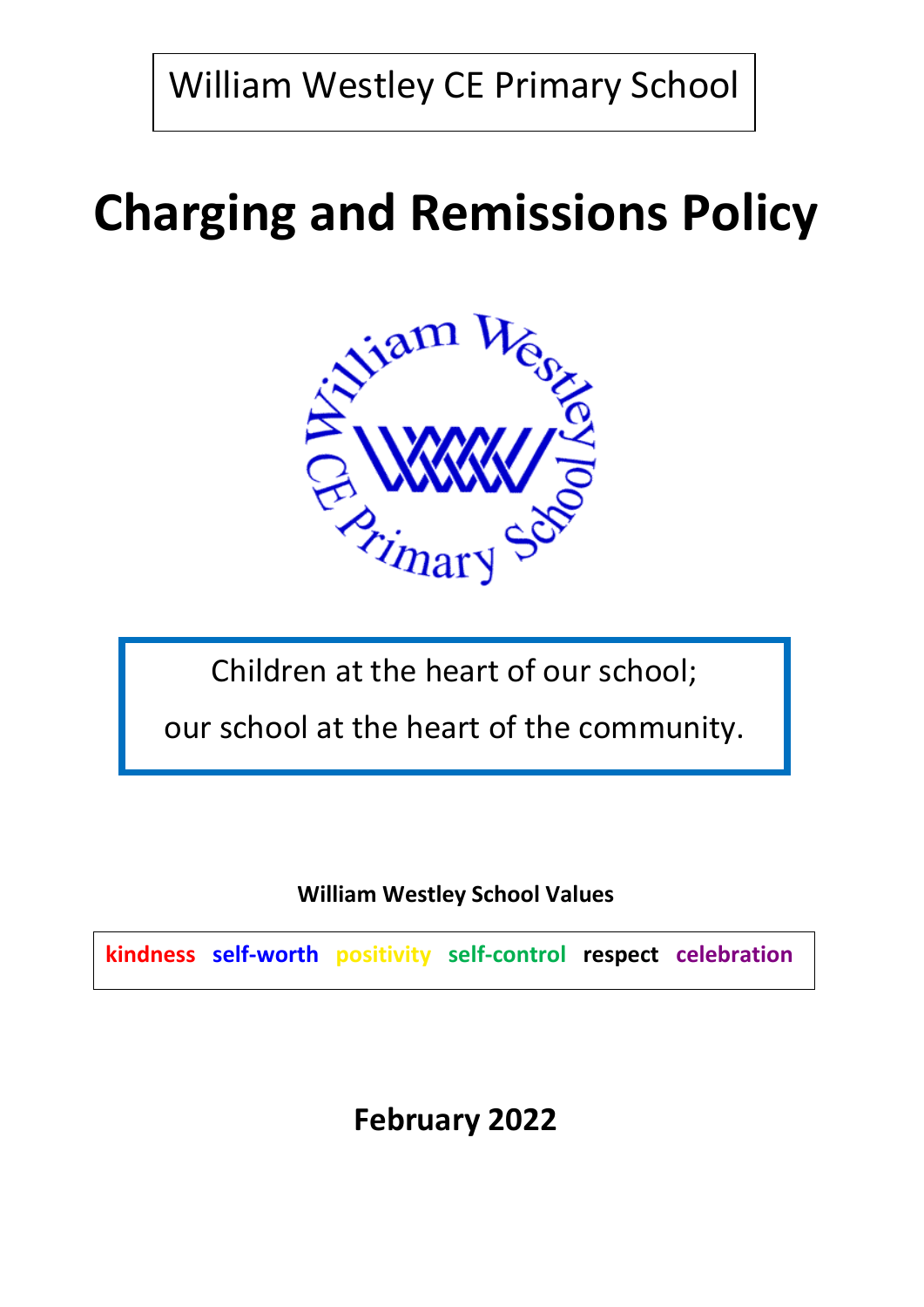# **William Westley CE Primary School Charging and Remissions Policy**

**Date for full implementation: 8 th February 2022**

**Review date: 7 th February 2023**

# **Contents:**

Statement of Intent

- 1. Basic Principles
- 2. Voluntary Contributions
- 3. Lettings
- 4. Music Tuition
- 5. Damaged or lost items
- 6. Remissions
- 7. Extra-Curricular Activities run by External Providers
- 8. Other Charges
- 9. Exceptions
- 10. Scale of Charges

## **Statement of intent**

William Westley CE Primary School is committed to ensuring equal opportunities for all pupils, regardless of financial circumstances, and has established the following policy and procedures to ensure that no child is discriminated against by our offering of school trips, activities and educational extras.

This policy and procedure is subject to 'The Equality Act 2010' which recognises the following categories of individual as Protected Characteristics: Age, Gender Reassignment, Marriage andCivil Partnership, Pregnancy and Maternity, Race, Religion and Belief, Sex (gender), Sexual orientation and Disability.

In addition, we are committed to adhering to legal requirements regarding charging for school activities, and meeting all statutory guidance provided by the DfE.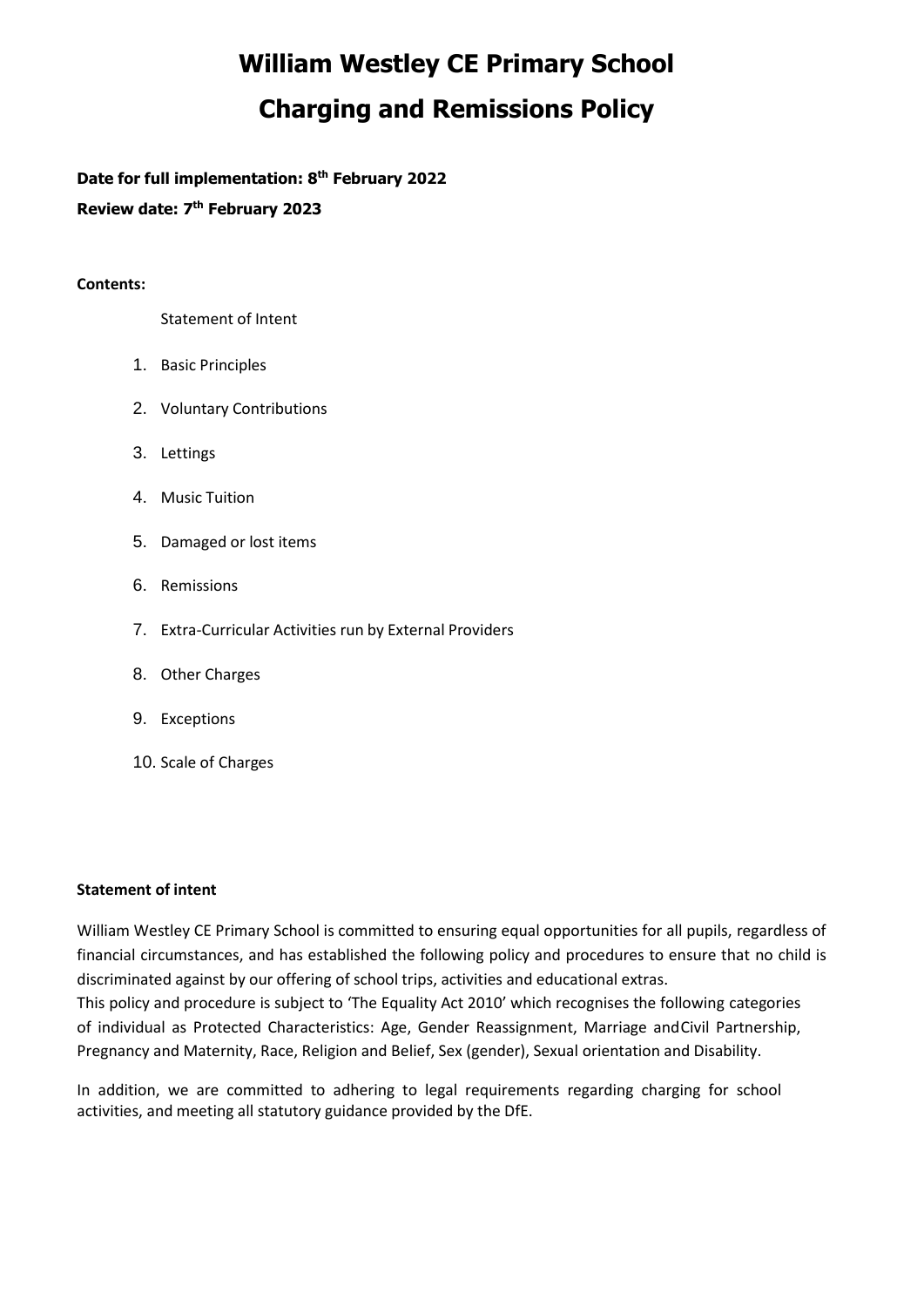## **1. Basic Principles**

This policy will have consideration for, and be in compliance with, the following legislation andstatutory guidance:

- Education Act 1996
- The Charges for Music Tuition (England) Regulations 2007
- The Education (Prescribed Public Examinations) (England) Regulations 2010
- DfE (2014) 'Charging for School Activities'
- DfE (2015) 'Governors' Handbook'

No charge can be made for education during school hours. The definition of 'education' includes materials, equipment and transport provided in school hours by the Local Education Authority or the school to carry pupils between the school and the activity. 'School hours' are those when the school is actually in session, and do not include the break in the middle of the day.

School trips, visits and practical activities enhance the pupils' learning and broaden their knowledge and experience. These are undertaken with the voluntary contributions of parents. No pupil will be excluded from an activity because his or her parents cannot make a voluntary contribution. The opportunity to pay in instalments will be offered to parents who wish to pay in this way.

## **2. Voluntary Contributions**

There is an exception to the rule about not charging for activities in school hours. Parents may be invited to make voluntary contributions to extend the value of school funds.

If a particular activity cannot take place without some help from parents, this will be explained at the planning stage. If a planned activity has to be cancelled, any monies received will be returned. Contributions will not exceed the actual cost.

Examples where parents may be asked for a voluntary contribution include:

- swimming
- school visits
- enrichment activities e.g. external dance group

## **3. Lettings**

The school will make its facilities available to outside users at a charge of at least the cost of providing the facilities. The scale of charges will be reviewed annually by the Governors' Resources Committee.

## **4. Music Tuition**

Music tuition is the only exception to the rule that all education provided during school hours must be free. The Charges for Music Tuition (England) Regulations 2007 allow for charges to be made for vocal or instrumental tuition provided either individually or to groups of any size – provided that the tuition is at the request of the pupil's parents. The charges will not exceed the cost of the provision, including the cost of the staff providing the tuition and any exams taken.

## **5. Damaged or lost items**

In cases of willful or malicious damage to equipment or breakages, or loss of school books on loan to children, the Head Teacher, in consultation with the Chair of the Governing Body, may decide it rightto make a charge. Each incident will be dealt with on its own merit and at their discretion.

The Head Teacher or Governing Body may remit in full or part charges in respect of a pupil, if it feels it is reasonable in the circumstances.